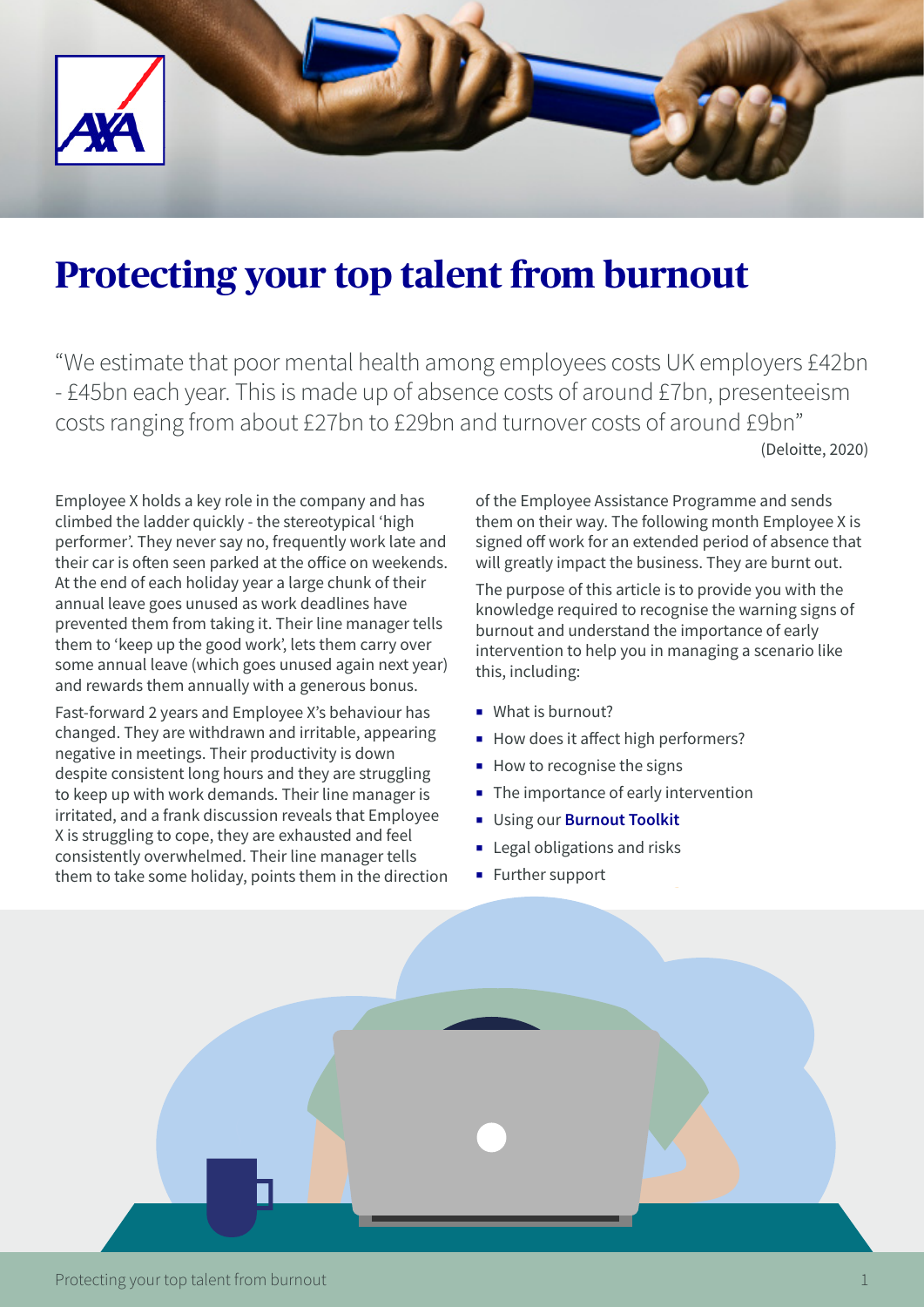#### **What is burnout?**

The World Health Organisation (WHO) now officially recognises burnout as a legitimate occupational phenomenon, defining it as "a syndrome resulting from chronic workplace stress that has not been successfully managed".

According to the WHO, there are 3 elements to burnout:

- **Exercise** Feelings of energy depletion or exhaustion;
- ¡ Increased mental distance from your job or feelings of negativism or cynicism related to your job; and
- **Reduced professional efficacy**

## **How does it affect high performers?**

Workplace stress can often act as a motivator, with many employees thriving in high-pressure environments. But long-term this can pose a risk, particularly to the talented individuals within your company who are continuously striving for excellence. Back in 2017, a five-year study by Awbery found that the mental health of 20% of top performers was affected by corporate burnout – and this was long before working lives had been further impacted by Covid-19. Our high performers are usually tasked with the most challenging projects, given the most complex client accounts and are often the ones to pick up the slack when other team members don't pull their weight. They're also most likely to volunteer for activities that sit outside of their day jobs in order to gain experience and exposure. These behaviours should be rewarded, but it's important to be able to recognise the warning signs of burnout in order to retain your talent, keep your succession pipeline intact and support employees who may be struggling.

#### **How to recognise the signs**

An employee experiencing burnout may exhibit some of the following behaviours:

- Low mood and/or low energy levels
- **•** Frustration
- **Short tempered and easily irritated**
- **Deterioration in performance**
- Lack of focus
- **·** Increased sickness absence
- $\blacksquare$  Presenteeism continuing to work whilst visibly unwell
- **Negative attitude towards work**
- Feelings of hopelessness or diminished self-worth
- $\blacksquare$  Inability to switch off working long hours, emailing late at night
- Withdrawal from social activities
- **■** Breakdown of work relationships